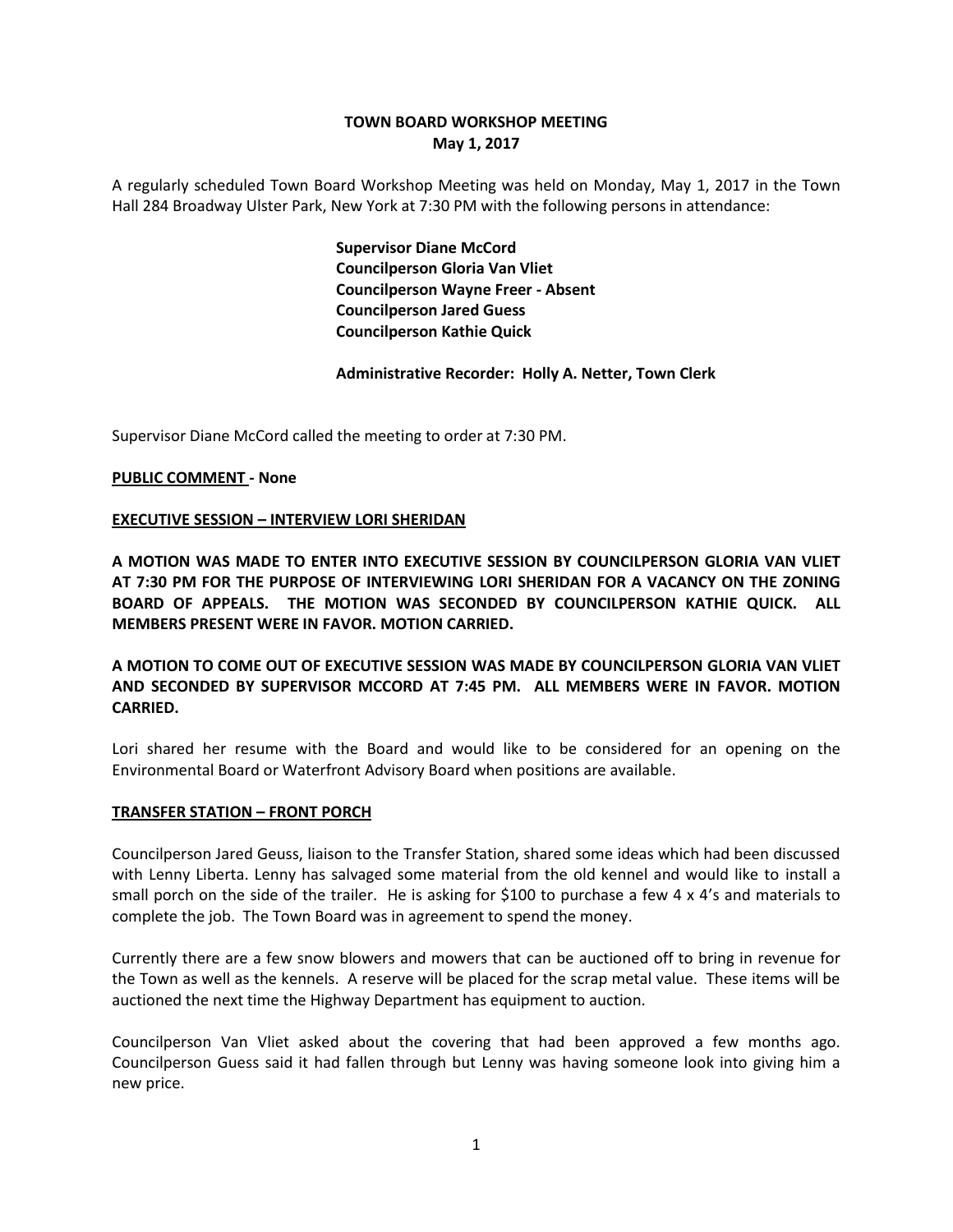# **MID HUDSON STREET LIGHT PROCUREMENT APPROACHES/ENERGY Conservation Specialists' LED retrofit Program**

The Board continued their discussion based on information received at the April Town Board Meeting regarding street lighting for the Town. No decisions have been made on whether they will join Pat Courtney Strong for the municipal grant. There is an opportunity to save 65% on the cost of lighting by replacing the existing lighting. There are several options and the Board will need to research, compare costs and see what approach they will take.

## **Energy Conservation Specialist LED Retrofit Program**

The use of LED lighting will save money and last longer. This item will need to be budgeted for. Funds for the bulb replacement in the Town Hall may come from the Capital fund. Grant opportunities are also available. Currently there is a company performing an audit on the Town hall lights as part of the NYSERDA grant for the Solar Project at the Landfill. Results of the audit will be reviewed and the Town Board can use the data to further discuss this opportunity.

## **LANDFILL VENT REPLACEMENT**

Currently there are 11 vents which need to be replaced on the capped Landfill to allow the gas to be released. The cost for the replacements is \$36,000. Supervisor McCord said she was told by the Bookkeeper, Debbie Kain, there is money to cover the expense in the budget.

## **CAS LANDI MEMORIAL PARK PAVILION DEDICATION**

There will be a dedication of Cas Landi Park on June  $11<sup>th</sup>$ , time will be confirmed. Dan Vedder will plant grass around the pavilion. St. Remy Fire Department will relocate a flag pole from their fire house to the park. Invitations will be sent out.

## **COMPREHENSIVE PLAN SURVEY MAILING**

Councilperson Jared Geuss said the Comprehensive Board decided on a postcard mailer design for the survey. Residents will be able to go online to complete the survey. Hard copies will be available for those who do not have computer access. Paper copies will need to be inputted into the computer manually. There are 4600 parcels. There will be a community forum after results are obtained.

#### **PORT EWEN FIRE DEPARTMENT MEMORIALIZING RESOLUTION REQUEST**

Supervisor McCord presented the request from the Fire Department to pass a memorializing resolution on cancer coverage for the firemen. The Board is not in favor of passing the memorializing resolution and suggested they lobby the State, contacting the Governor and Senators. Supervisor McCord will write a letter to the Fire Department with the Board's suggestions.